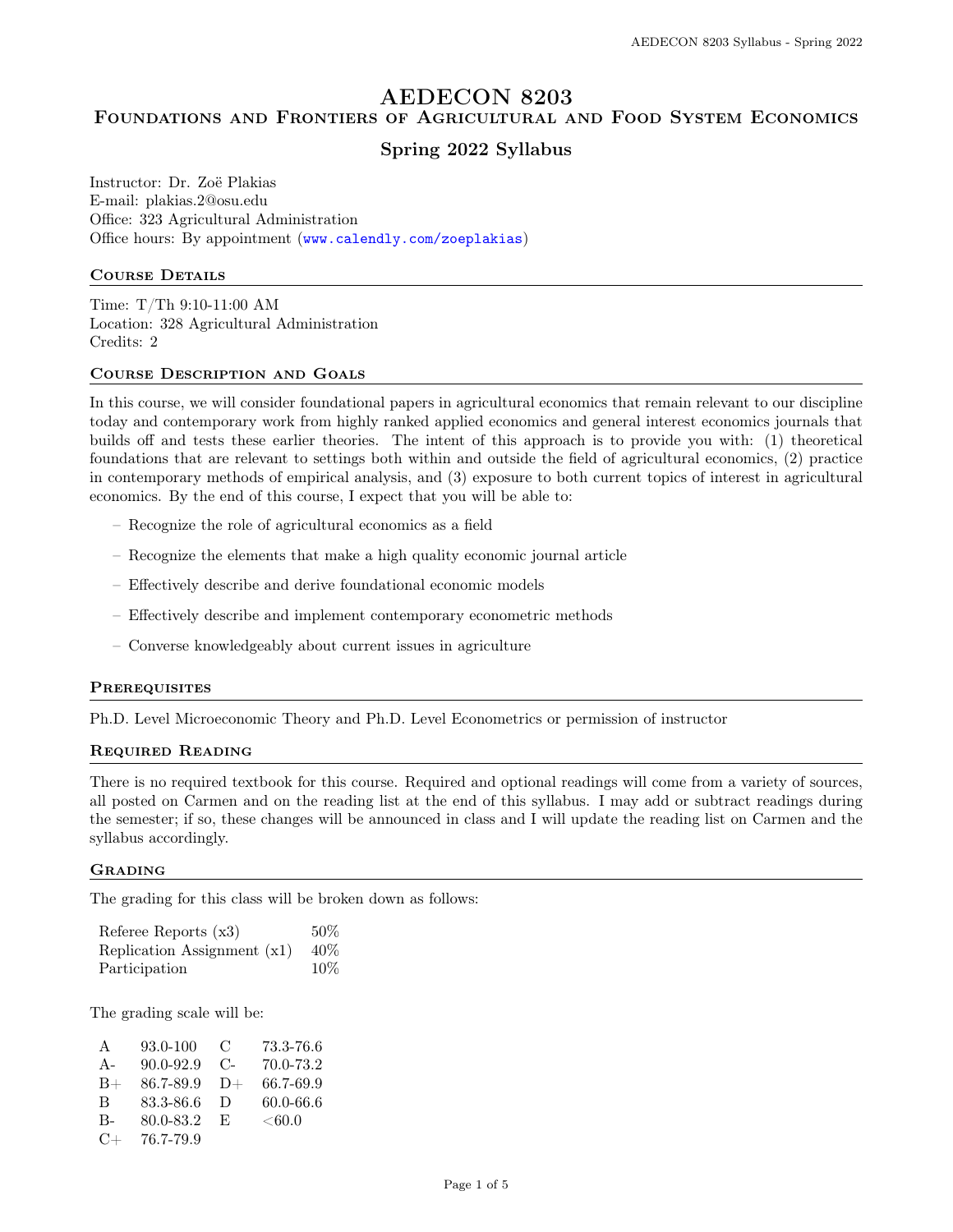## **PARTICIPATION**

You are expected to come to class unless there are extenuating circumstances. I will always have a synchronous Zoom link available for the class for those who need it. That said, please prioritize coming to class in person and let me know with as much advance warning as possible if you don't plan to be there in person on a particular day or if you will be absent. As you a graduate student, you are expected to participate in class. This means coming to class having completed the day's required readings as often as possible and participating in discussion about them during class.

#### Referee Report

You will be required to submit three referee reports over the course of the term. These referee reports will provide an opportunity to engage closely with the assigned readings. Collaboration on the referee reports is not permitted. The are five referee report options; these papers are starred on the reading list. You can sign up (first-come, first-serve) via the link under the Course Logistics module on Carmen. I will provide further details of the referee report assignment at our first class meeting.

#### Replication Assignment

You will be required to submit one paper replication assignment at the end of the term (Friday, April 29  $@$  11:59 PM). You may work on this assignment alone or with a classmate. The replication assignment will serve as an opportunity for you to practice your empirical and technical skills in agricultural economics. I will provide further details of the replication assignment at our first class meeting.

## OFFICE HOURS

I am very happy to meet with you in office hours to discuss any questions you might have. Please don't hesitate to schedule time with me that works with your schedule via Calendly (<www.calendly.com/zoeplakias>). Tuesdays and Thursdays I am generally available to meet in person if you prefer that to Zoom. Mondays and Fridays I am available to meet via Zoom. Wednesdays I am not available for meetings.

#### E-mail

I try to respond to e-mail about class within 24 hours during the week and 48 hours on the weekend. If you don't hear from me within that time frame, feel free to e-mail me again to nudge me.

#### Academic Integrity

Collaboration is permitted where specified, but in all situations you must complete your own work. Academic integrity is essential to maintaining an environment that fosters excellence in teaching, research, and other educational and scholarly activities. Thus, The Ohio State University and the Committee on Academic Misconduct (COAM) expect that all students have read and understand the University's Code of Student Conduct, and that all students will complete all academic and scholarly assignments with fairness and honesty. Students must recognize that failure to follow the rules and guidelines established in the University's Code of Student Conduct and this syllabus may constitute "Academic Misconduct."

The Ohio State University's Code of Student Conduct (Section 3335-23-04) defines academic misconduct as: "Any activity that tends to compromise the academic integrity of the University, or subvert the educational process." Examples of academic misconduct include (but are not limited to) plagiarism, collusion (unauthorized collaboration), copying the work of another student, and possession of unauthorized materials during an examination. Ignorance of the University's Code of Student Conduct is never considered an "excuse" for academic misconduct, so I recommend that you review the Code of Student Conduct and, specifically, the sections dealing with academic misconduct.

If I suspect that a student has committed academic misconduct in this course, I am obligated by University Rules to report my suspicions to the Committee on Academic Misconduct. If COAM determines that you have violated the University's Code of Student Conduct (i.e., committed academic misconduct), the sanctions for the misconduct could include a failing grade in this course and suspension or dismissal from the University.

If you have any questions about the above policy or what constitutes academic misconduct in this course, please contact me.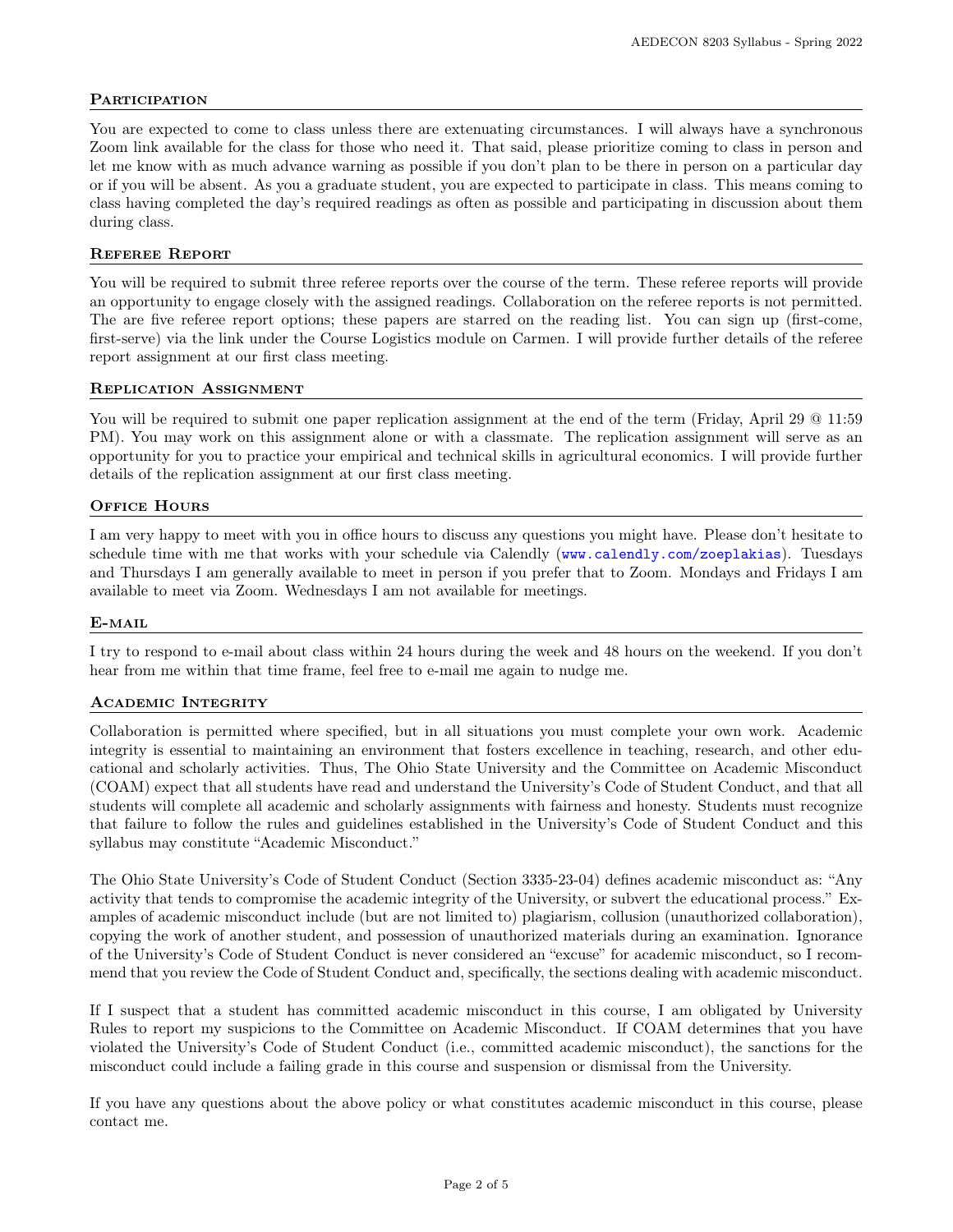# Mental Health

A recent American College Health Survey found stress, sleep problems, anxiety, depression, interpersonal concerns, death of a significant other, and alcohol use among the top ten health impediments to academic performance. These kinds of challenges affect college students, graduate students and even professors in the course of the academic year. If you are experiencing any of these challenges, personal problems or situational crises during the semester, please don't hesitate to contact the OSU Counseling and Consultation Service (614-292-5766; www.ccs.osu.edu) for assistance, support and advocacy. This service is free and confidential. I understand it can help for you to be seen sooner by the OSU Counseling and Consultation Service if you call them with a faculty member. If your mental health is affecting your ability to succeed in this class, you are welcome to set up an appointment with me outside of office hours and we can call together to set up an appointment for you.

## Lauren's Promise-I will listen and believe you if someone is threatening you.

Lauren McCluskey, a 21-year-old honors student athlete, was murdered on Oct. 22, 2018, by a man she briefly dated on the University of Utah Campus. We must all take actions to ensure this never happens again.

Any form of sexual harassment or violence will not be excused or tolerated at The Ohio State University.

In cases of sexual harassment or violence, Ohio State will:

- Respond promptly and effectively to sexual assault, relationship violence, and stalking,
- Provide interim measures as necessary
- Provide confidential and non-confidential support resources,
- Conduct a thorough, reliable, and impartial investigation,
- Provide remedies as necessary.

If you are experiencing sexual assault, relationship violence, or stalking, you can take the following actions:

- If you are in immediate danger, call 911.
- Report it to me, and I will connect you to resources.
- Seek confidential sources of support and help:
	- Counseling and Consultation Service Available 24/7 through the Office of Student Life, ccs.osu.edu, 614-292-5766
	- Medical services through the Office of Student Life Wilce Student Health Center, shs.osu.edu, 614-292- 4321
	- Legal services through Student Legal Services, Studentlegal.osu.edu, 614.292-5853

OSU's Office of Institutional Equity has established procedures and resources for Sexual Misconduct Response and Prevention. They are detailed here: [https://womensplace.osu.edu/sites/default/files/documents/2018/](https://womensplace.osu.edu/sites/default/files/documents/2018/04/Reporting-Resources_Brochure_Columbus.pdf) [04/Reporting-Resources\\_Brochure\\_Columbus.pdf](https://womensplace.osu.edu/sites/default/files/documents/2018/04/Reporting-Resources_Brochure_Columbus.pdf).

# Disability Accommodation

If you feel that you need an accommodation based on the impact of a disability, please contact me privately to discuss your specific needs and contact the Office of Student Life's Disability Services at 614-292-3307 or in Room 98 of Baker Hall to coordinate reasonable accommodations.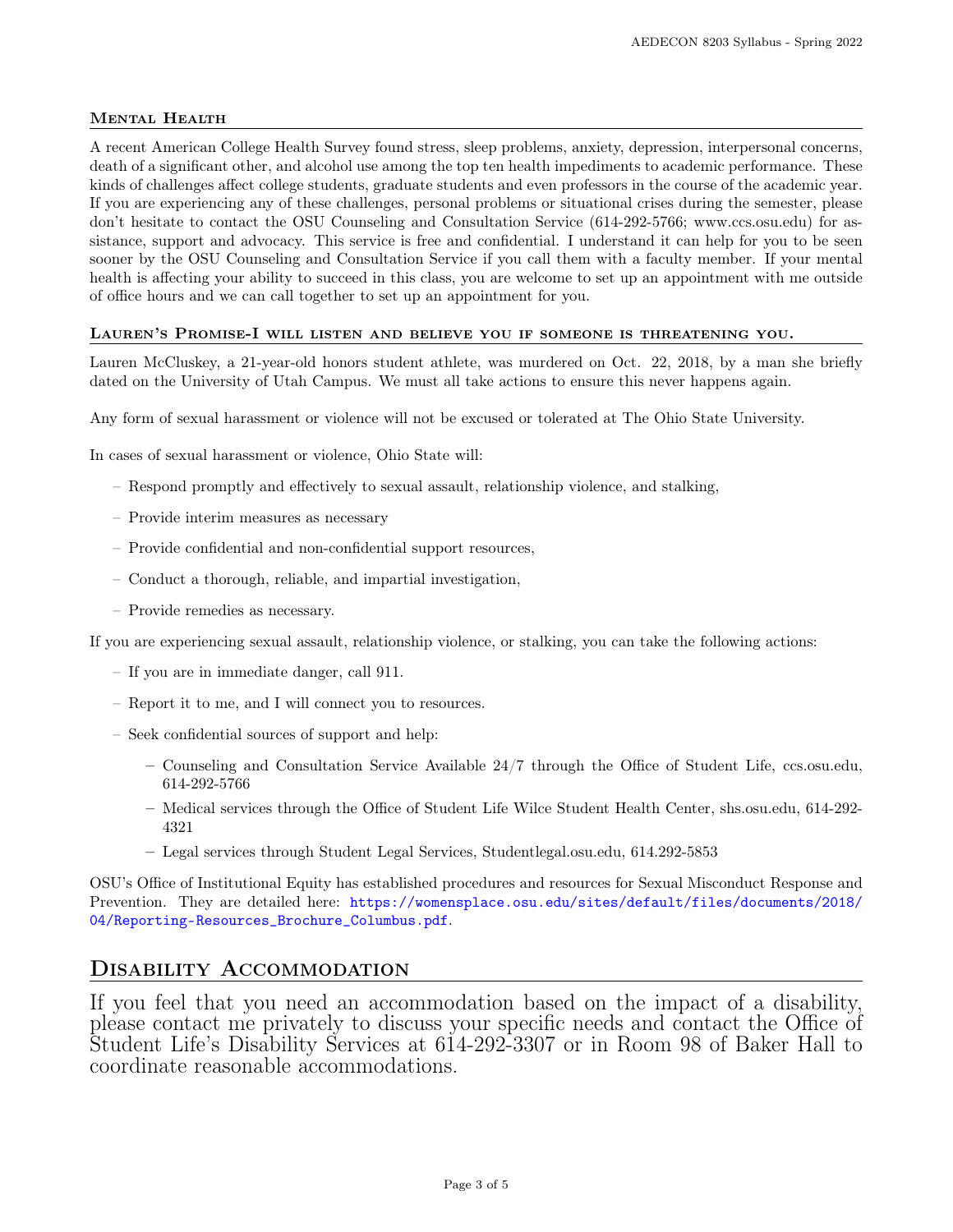| Day                     | Date       | $In-Class$                                  | Homework/Reading Due                     |  |
|-------------------------|------------|---------------------------------------------|------------------------------------------|--|
| Th                      | March 3    | Intro day                                   | No reading/homework                      |  |
| $\overline{\mathrm{T}}$ | March $8$  | $Firms + Farms$                             | Read Coase (1937) and Allen & Lueck      |  |
|                         |            |                                             | (1998)                                   |  |
| Th                      | March 10   | $Supply$ Response Estimation + Farm         | Read Nerlove (1979)                      |  |
|                         |            | Management                                  |                                          |  |
| T                       | March 15   |                                             | Spring Break - No Class                  |  |
| Th                      | March 17   |                                             | Spring Break - No Class                  |  |
| T                       | March 22   | $Supply$ Response Estimation + Farm         | Read Uz et al. $(2021)$ + submit Referee |  |
|                         |            | Management                                  | Report 1                                 |  |
| $\overline{\text{Th}}$  | March 24   | $Contract\ Theory + Farm\ Profitability$    | Read Williamson (1979) and Wu (2014)     |  |
| T                       | March 29   | $Contract\ Theory + Farm\ Profitability$    | Read Ragasa et al. $(2018)$ + submit     |  |
|                         |            |                                             | Referee Report 2                         |  |
| $\overline{\text{Th}}$  | March $31$ | Equilibrium<br>Displacement Models<br>$+$   | Read Muth (1964)                         |  |
|                         |            | Food Safety                                 |                                          |  |
| T                       | April 5    | Equilibrium Displacement Models<br>$+$      | Read Bovay & Sumner $(2018) +$ submit    |  |
|                         |            | Food Safety                                 | Referee Report 3                         |  |
| $\overline{\text{Th}}$  | April 7    | $Product\ Differentiation + Food \ Policy$  | Read Hotelling (1929) and Mussa $\&$     |  |
|                         |            |                                             | Rosen (1978)                             |  |
| T                       | April 12   | $Product\ Differentiation + Food \ Policy$  | Read Réquillart et al. $(2016) +$ submit |  |
|                         |            |                                             | Referee Report 4                         |  |
| Th                      | April 14   | $Demand$ Estimation + Food Security         | Read Lancaster (1966) and Deaton $\&$    |  |
|                         |            |                                             | Muellbauer (1980)                        |  |
| $\overline{T}$          | April 19   | Demand Estimation $+$ Food Security         | Allcott et al. $(2019)$ + submit Referee |  |
|                         |            |                                             | Report 5                                 |  |
| Th                      | April 21   | discussion<br>Wrap-up<br>replication<br>$+$ |                                          |  |
|                         |            | project questions                           |                                          |  |
| $\mathbf{F}$            | April 29   |                                             | Replication Project Due                  |  |

# Course Outline (subject to change)